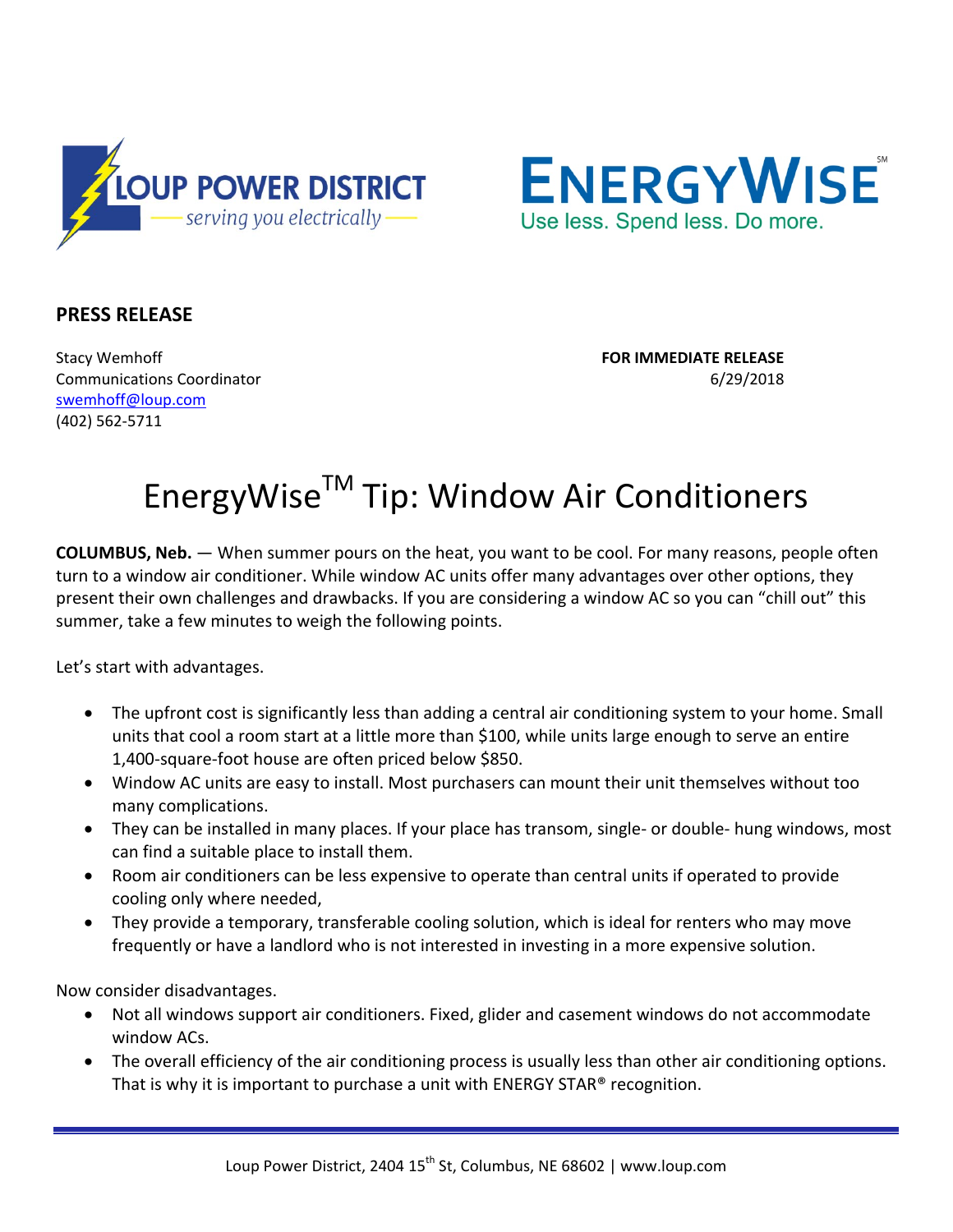- The window where you install the air conditioner is not functional once the unit is installed. Your outside view will be blocked, and the window cannot be opened to let in fresh air.
- Window ACs usually require exterior support. Sadly, stories of units falling out windows, even during installation, are common.
- The installation panels that come with the unit can let in a lot of hot air, which is opposite of what you want.
- Water dripping from the exterior can end up in unwanted places, such as on a pathway or vehicle. As air conditioners cool, they also dehumidify indoor air, and that water must go somewhere.
- Even the best installation may still leave your home or apartment with a security risk.

If you decide a window air conditioner is your best choice for cooling, start by doing some homework. Begin by determining which room or rooms and how much area you are trying to cool. Buying the biggest air conditioner you can find will not necessarily make you feel more comfortable.

Air conditioners that are too big for the area they are supposed to cool will perform less efficiently and effectively than a smaller, properly-sized unit. That is because an oversized unit will cool the area to the thermostat set-point before adequate dehumidification occurs, leaving occupants feeling clammy and uncomfortable.

Window air conditioners are sized by the number of British thermal units (Btus) they remove from your living space over a one-hour period. Units range from 5,000 to 28,000 Btus in size. To estimate the size you'd need, a general rule-of-thumb is that units need 20 Btu of capacity for each square foot of living space being cooled.

Another important factor to consider when selecting a unit is room height. Ceilings higher or lower than eight feet can proportionately change your calculation. Consider where direct sunlight will be during the hottest part of the day, as well. If your unit's exterior is not shaded, it will have to run longer to compensate for the additional heat.

Since air conditioners run on electricity, consider where you will plug the unit into. Smaller room air conditioners (10,000 Btu and under) may be plugged into any 15- or 20-amp circuit if it is not shared with any other major appliances. Larger units (12,000 to 15,000 Btus) require their own, dedicated 115-volt circuit. The largest models (18,000 Btu and larger) require a dedicated 208/230-volt circuit.

To optimize the effectiveness and efficiency of your unit, consider a few more things. When installing, be sure the unit is leveled as per installation instructions so drainage occurs appropriately. Be sure the unit is adequately supported on the exterior. Larger units are especially heavy and require additional support. You do not want to experience that horrible feeling that occurs as you watch your new unit smash on the sidewalk below. At that point, there is no way to cool you down! Also, seal all gaps between the perimeter of the unit and the window to keep hot, humid air outside.

In addition, do not place lamps or televisions near the air conditioner's thermostat. Sensing heat from these appliances, the air conditioner will run longer than necessary. Set the thermostat as high as comfortably possible. Using fans in conjunction with the A/C will help distribute cooled air more evenly while providing comfort at higher temperature setpoints and saving energy.